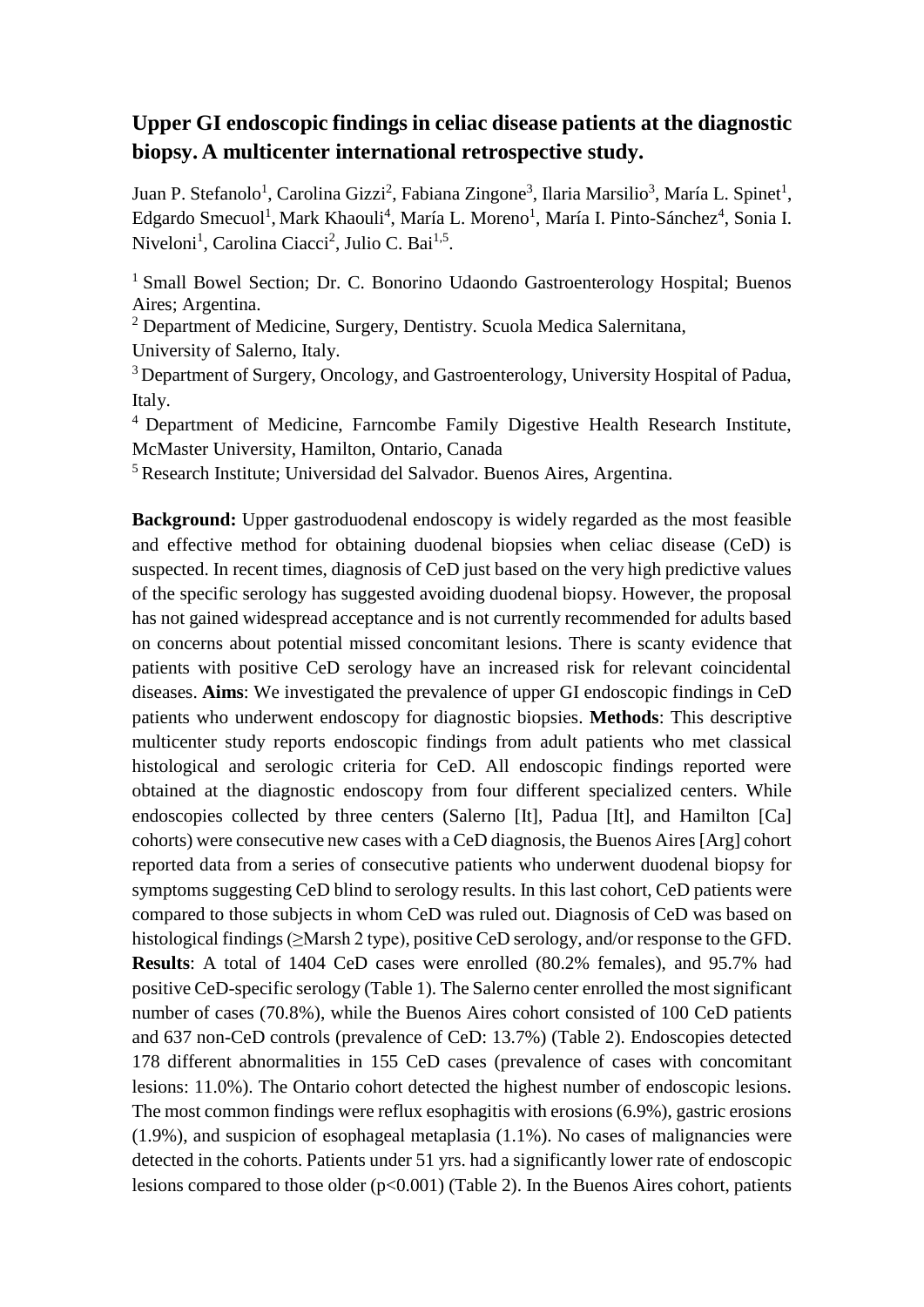with CeD had a significantly lower endoscopic findings rate than non/CeD controls (8% vs.  $29.5\%$ ,  $p<0.001$ , respectively). Non-CeD controls had a significantly higher prevalence of gastric erosions (p<0.001). **Conclusions:** This large multicenter study suggests that adult patients with positive CeD serology rarely have relevant concomitant upper GI lesions at diagnostic endoscopy.

Table 1: Demography, CeD serology, and endoscopic findings by cohorts and the overall population.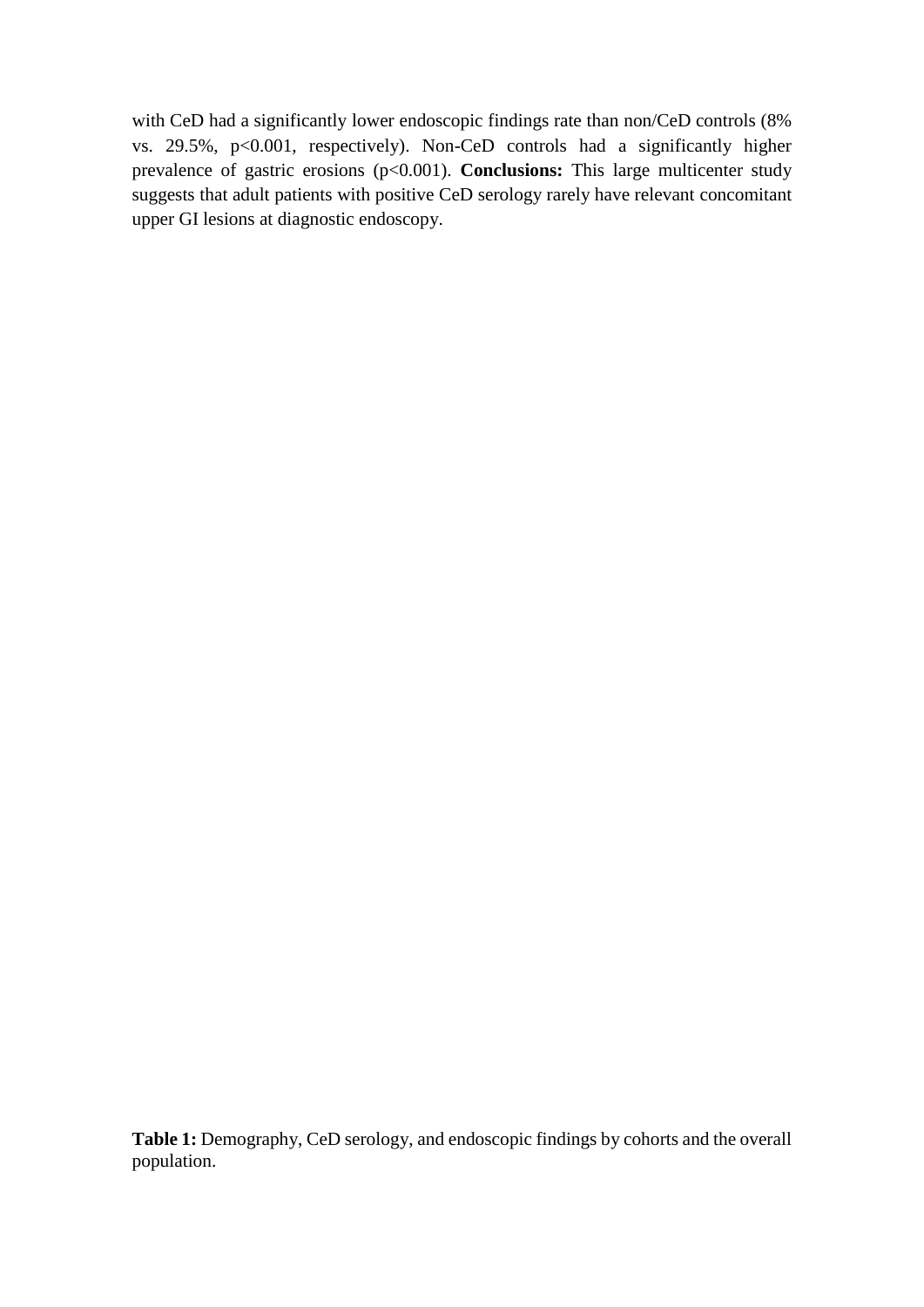| Demographic data and<br><b>Upper GI endoscopic findings</b><br>In CeD patients          | <b>Salerno</b><br>cohort | <b>Buenos Aires</b><br>cohort | <b>McMaster</b><br>cohort | Padua<br>cohort  | <b>Overall CeD</b><br>population |
|-----------------------------------------------------------------------------------------|--------------------------|-------------------------------|---------------------------|------------------|----------------------------------|
| Total population, $n$ (%)                                                               | 994 (81)                 | 100(91)                       | 176 (73)                  | 134 (75)         | 1404                             |
| Age, Median (25% IQR) yr.                                                               | $35(18-83)$              | 34.5 (26.5-45.5)              | $39(27-75)$               | $35(23-46)$      | $35(26-44)$                      |
| Number of females (%)                                                                   | 803 (80.8)               | 91 (91)                       | 132(73)                   | 100(74.6)        | 1126 (80.2)                      |
| Patients with positive serology n<br>(% )                                               | 959 (96.2)               | 100 (100)                     | 154 (87.5)                | 130 (97.0)       | 1343 (95.7)                      |
| Patients with<br>least<br>at<br>one<br>significant<br>endoscopic<br>abnormality $n$ (%) | 90(9.1)                  | 8(8)                          | 53 (30)                   | 4(3)             | 155(11.0)                        |
| Reflux esophagitis with erosions<br>$n$ (%)                                             | 78 (7.8)                 | 1(1)                          | 18(10.0)                  | $\boldsymbol{0}$ | 97(6.9)                          |
| Esophageal ulcers<br>$n$ (%)                                                            | 3(0.2)                   | $\boldsymbol{0}$              | 1(1)                      | $\boldsymbol{0}$ | 4(0.3)                           |
| Esophageal malignancy n (%)                                                             | $\boldsymbol{0}$         | $\overline{0}$                | 0                         | $\boldsymbol{0}$ | $\boldsymbol{0}$                 |
| Suspicion<br>of<br>esophageal<br>metaplasia n (%)                                       | 3(0.3)                   | $\overline{0}$                | 14(8)                     | $\boldsymbol{0}$ | 17(1.2)                          |
| Confirmed Barrett esophagus n<br>(%)                                                    | 3(0.3)                   | $\overline{0}$                | 2(1.1)                    | $\boldsymbol{0}$ | 5(0.4)                           |
| Gastric erosions n (%)                                                                  | $\boldsymbol{0}$         | 7(7.0)                        | 16(9.0)                   | 4(3.0)           | 27(1.9)                          |
| Gastric ulcers $n$ (%)                                                                  | 2(0.2)                   | $\overline{0}$                | $\overline{0}$            | $\boldsymbol{0}$ | 2(0.1)                           |
| Gastric malignancy n (%)                                                                | $\boldsymbol{0}$         | $\overline{0}$                | $\boldsymbol{0}$          | $\boldsymbol{0}$ | $\overline{0}$                   |
| Duodenal erosions n (%)                                                                 | $\boldsymbol{0}$         | $\overline{0}$                | 15(8)                     | 0                | 15(1.1)                          |
| Duodenal ulcers n (%)                                                                   | 9(0.9)                   | 1(1.0)                        | 6(3.4)                    | $\boldsymbol{0}$ | 16(1.1)                          |
| Duodenal malignancy n (%)                                                               | $\boldsymbol{0}$         | 0                             | $\boldsymbol{0}$          | $\boldsymbol{0}$ | $\boldsymbol{0}$                 |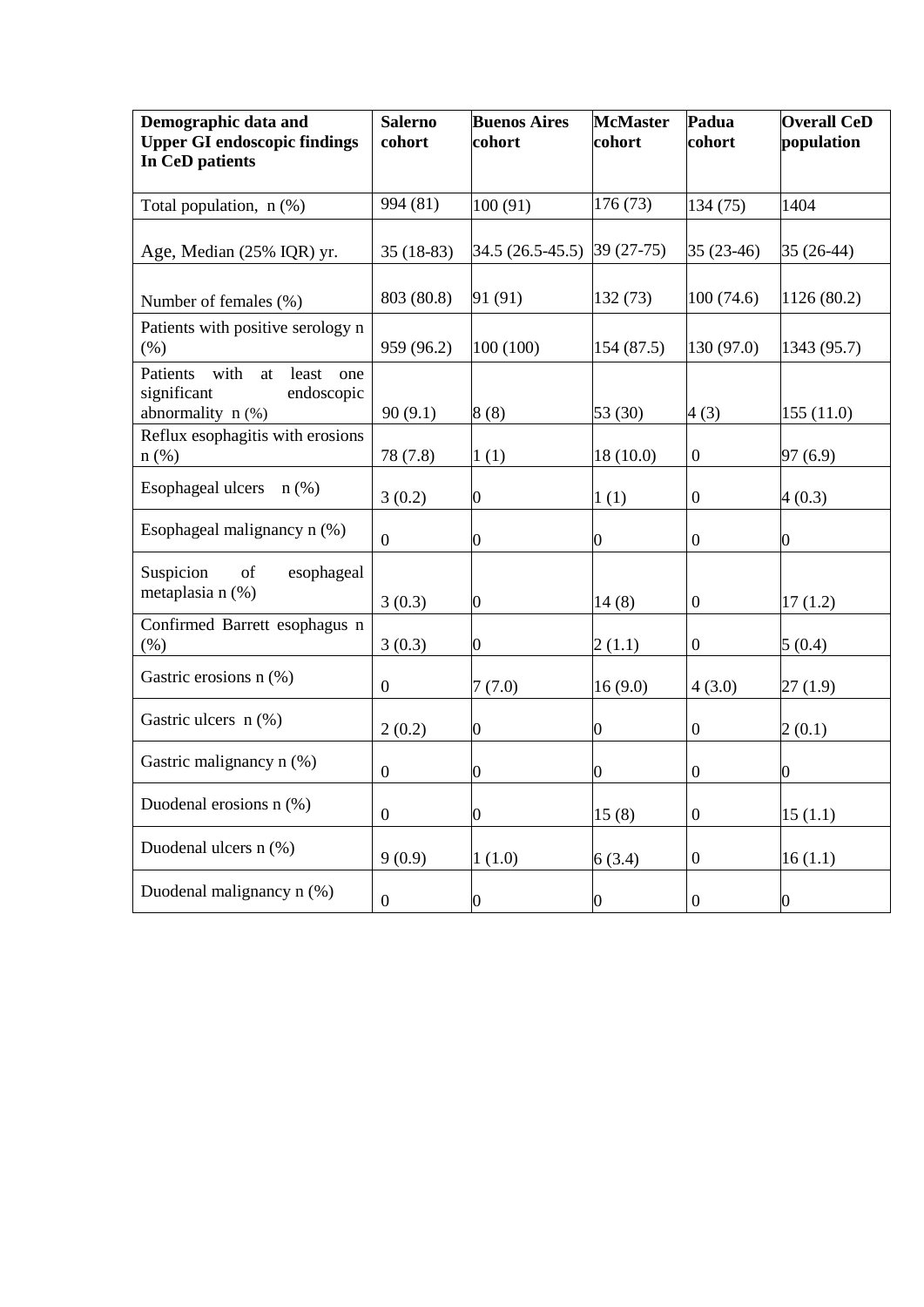| Demographic data and<br><b>Upper GI endoscopic findings</b>                | Overall<br>`population | $< 51$ years     | $51 - 60$<br>years | $>61$ years      |
|----------------------------------------------------------------------------|------------------------|------------------|--------------------|------------------|
| N total population                                                         | 1404                   | 1201 (85.5)      | 120(8.6)           | 83 (5.9)         |
| Age (median and 25% IQR)                                                   | $35(26-44)$            | $33(24-41)$      | $55(53-47)$        | $67(63 -$<br>72) |
| Number of female cases<br>(% )                                             | 1343(95.7)             | 1012(84.3)       | 78 (65)            | 34 (40.9)        |
| Patients with positive serology n<br>(% )                                  | 1343(95.7)             | 1151 (95.8)      | 113 (94.2)         | 74 (89.1)        |
| Patients with at least one.<br>significant endoscopic<br>abnormality n (%) | 155(11.0)              | 116(9.7)         | 23(19.2)           | 16(18.8)         |
| Reflux esophagitis with<br>erosions $n$ (%)                                | 97(6.9)                | 75(6.2)          | 15(12.5)           | 7(8.1)           |
| Esophageal ulcers $n$ (%)                                                  | 4(0.3)                 | 3(0.2)           | 0                  | 1(1.2)           |
| Esophageal cancer $n$ (%)                                                  | $\overline{0}$         | $\boldsymbol{0}$ | $\overline{0}$     | $\overline{0}$   |
| Suspicion of metaplasia n (%)                                              | 17(1.2)                | 11(0.9)          | 3(2.5)             | 3(3.8)           |
| Barrett esophagus                                                          | 5(0.4)                 | 4(0.3)           | $\overline{0}$     | 1(1.2)           |
| Gastric erosions n (%)                                                     | 27(1.9)                | 20(1.7)          | 4(3.3)             | 3(3.6)           |
| Gastric ulcers n n (%)                                                     | 2(0.1)                 | 2(0.2)           | $\boldsymbol{0}$   | $\boldsymbol{0}$ |
| Gastric neoplasia n (%)                                                    | $\boldsymbol{0}$       | $\boldsymbol{0}$ | $\boldsymbol{0}$   | $\boldsymbol{0}$ |
| Duodenal erosions n (%)                                                    | 15(1.1)                | 8(0.7)           | 2(1.7)             | 5(6.4)           |

**Table 2**: Demography, CeD serology, and endoscopic findings of the overall population and by the age of diagnosis.